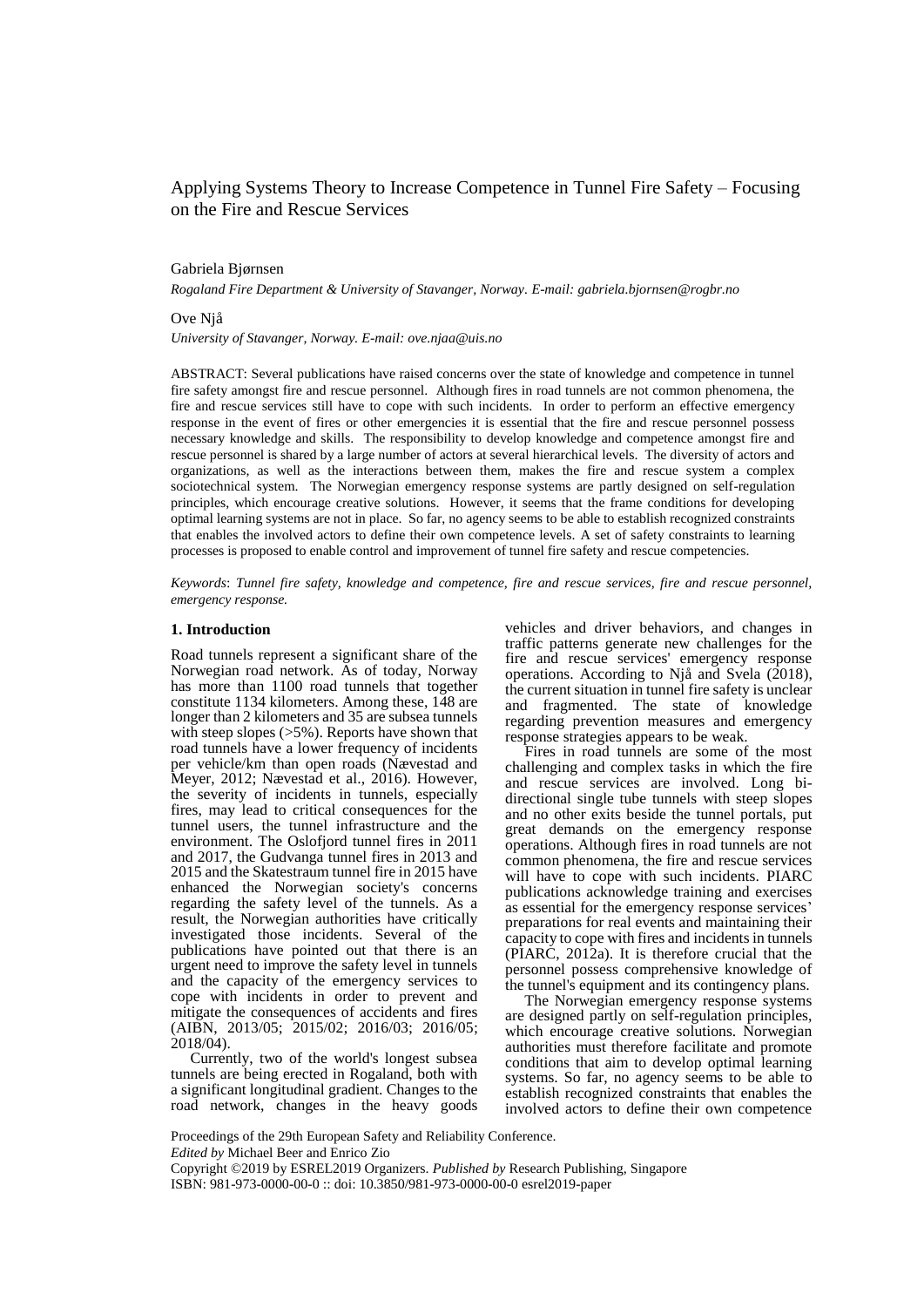levels. In this paper, we consider the *Norwegian tunnel fire safety learning system* for fire and rescue personnel as a complex socio-technical system. By using a systems theory approach to safety, we discuss how this system may be modelled in order to achieve increased competence. Our starting point is that the existing regulatory framework has not established appropriate constraints for the tunnel fire safety learning system.

## **2. Risk Assessments for Road Tunnels**

In the aftermath of the major tunnel fires in Europe the European Commission developed the Directive 2004/54/EC that sets the minimum safety requirements for tunnels on the Trans-European Network (TERN) (EU, 2004). The directive requires that risk analysis shall be carried out for tunnels with special characteristics. A purpose with the risk analysis is to form a basis for decision-making for the tunnel owners, inform authorities, as well as to assist emergency response services to form their contingency plans and determine an appropriate level of competence. Taking into account that the directive does not specify an explicit method to conduct risk assessments for tunnels, a large number of assessments have been conducted, most of them based on Quantitative Risk Analysis (QRA) (PIARC, 2008). Such approaches are ideally systematic assessments of the risks identified in a specific tunnel by taking into account local characteristics and factors, their interactions and possible outcomes of incidents (PIARC, 2012b). A main challenge when using quantitative methods is that the available data may not be sufficient. Thus, the parameters included in the analysis may represent a simplification of the real state of the system. There are many sources of uncertainties involved in risk analyses (Njå et al., 2017). It is difficult to predict exactly how a tunnel fire will develop due to several specific circumstances, such as the amount of heavy goods vehicles and their load, the number of road users, the capability of the emergency response services to cope with the fire.

 Despite QRA contributions to improve and optimize the safety level of road tunnels, it has been argued that QRA methods alone should not form the basis of safety related decision-making (Kazaras & Kirytopoulos, 2013, Time & Njå, 2017). Since the implementation of the directive, the Norwegian Public Roads Administration (NPRA) has conducted a large number of risk analyses. An evaluation of the risk assessment techniques adopted by the NPRA show that risk analysis are often used to legitimize choices and solutions of the tunnel systems (Njå et al., 2013). The analysis are considered confirmations of the measures preferred, rather than an input into the

decision-making process. Bjelland and Aven (2013) have also conducted a review of the risk assessment method of the Rogfast tunnel. The authors stresses that considerable uncertainties and risks are neglected in the risk assessment process, and that there is a discrepancy between the existence of uncertainties and the way they are being considered and handled. A way of dealing with the complexity is to apply systems theory

# **3. System Theory Applied to Tunnel Fire Safety Learning System**

Nancy Leveson (2011) developed her approach to safety management partly based on a critical stance towards traditional risk management approaches. Complex socio-technical systems, she claims, represent more than an accumulation of technological artefacts. Such systems may be considered as an aggregation of structures, management, procedures, and organizational culture. System theory focuses on systems as a whole and not on the components taken separately. The fire and rescue services represent a system that is continuously affected by interactions between its components and elements in the surrounding environment. The responsibility to develop knowledge and competence amongst fire and rescue personnel is shared by a large number of actors at several hierarchical levels. The diversity of actors and organizations, as well as the interactions between them, gives the fire and rescue system the properties of a complex socio-technical system.

 According to Leveson most accident and incident analyzes focus mainly on understanding failures in events that have led to the losses. Thus, analyzing accidents as a chain of events may cause limitations when trying to understand and learn from the causal factors of an accident (Leveson, 2011; Rasmussen, 1997). In the complex systems in societies, accidents arise in the interactions between the system components, which all may satisfy their individual requirements. Rasmussen claims that such environments require studies of the vertical interaction between the different levels of a system, as well as the mechanisms generating behavior in the dynamic context.

## *3.1. The STAMP approach*

System Theoretic Accident Model and Processes (STAMP) is based on two fundamental pairs of ideas; (1) emergence and hierarchy, and (2) communication and control. An underlying concept is that accidents occur because of inadequate control actions rather than failure in event chains. Thus, some properties of a system can only be handled in their entire context. Safety becomes an emergent property of systems that can be achieved through enforcement of constraints,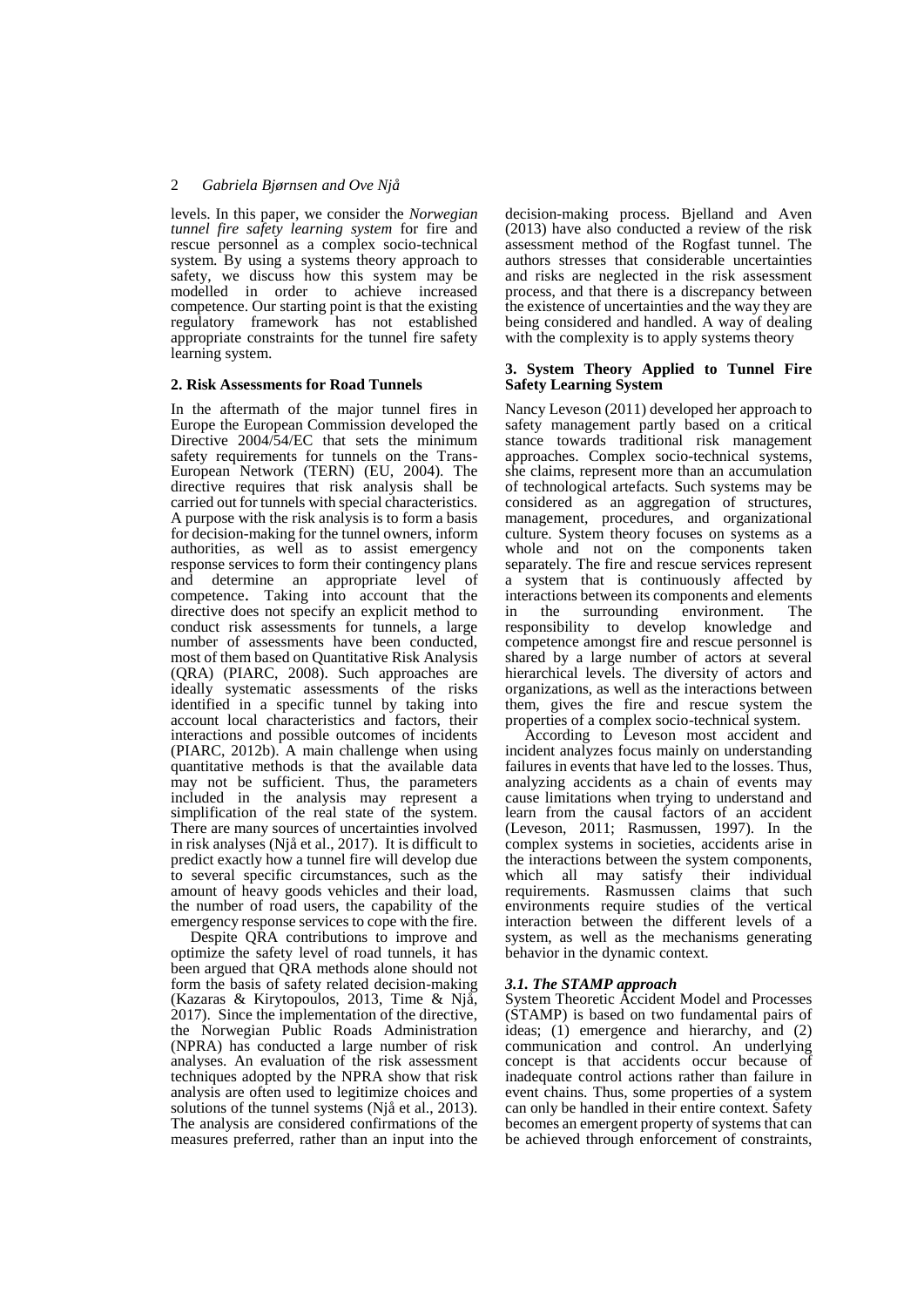and therefore only possible to determine in the context of the whole system. The approach emphasizes that unless constraints of safe behavior are not enforced, individuals will explore the boundaries of established practice and occasionally cross the limits of safe practice, which may lead to accidents. Leveson claims that; … *enforcing safety constraints on system behavior requires that the information needed for decision making is available to the right people at the right time* (p.307).

 The tunnel fire safety learning system has special characteristics affecting the personnel's ability to prevent and cope with tunnel fires. The characteristics are reflected through laws, regulations, educational curricula, learning goals and plans, learning and training activities, procedures, as well as the personnel's qualifications. It is represented at different levels in the fire safety and rescue system hierarchy. Based on STAMP, behavioral constraints must be identified and implemented at the different levels in the system. Further on, the control loops between the system's hierarchical levels are intended to provide the necessary information to impose appropriate safety constraints, as well as provide feedback about the efficacy of the existing constraints. Learning represents an essential part within the systems theory approach.

#### **4. Learning Perspectives**

Researchers have found it difficult to accept a single definition able to capture all aspects of the learning concept (Hergenhahn & Olson, 2001). Braut and Njå (2013) state that in recent years it is possible to identify a change from understanding learning as an acquisition of individual knowledge and skills, towards understanding learning as participation and involvement in social systems. Some researchers have shown that those two approaches are complementing each other, and must therefore be considered when trying to capture and understand how individuals learn (Illeris, 2007; 2011, Sommer et al., 2013).

### *4.1. Learning in emergency response work*

Fire and rescue personnel acquire much of their knowledge and skills through practice and experiences. Experiential learning theory emphasize that learning is a process, which produces knowledge through transformation of experience. It represents a holistic integrative perspective on learning combining experience, perception, cognition and behavior (Kolb, 1984). Kolb's experiential learning cycle comprise four stages that a learner goes through in the learning process: concrete experience, reflective observation, abstract conceptualization, and active experimentation. A person who wishes to

learn necessitates the ability to engage in all the four stages. Learning through workplace participation makes also strong contributions for fire and rescue personnel's ongoing development of knowledge and competence. According to Gherardi et al. (1998), this approach does not pay particular attention to the cognitive processes inside the individual mind, but emphasizes the social structures and concepts of a learning situation. Learning situations are embedded in communities of practice, controlled by history, norms, tools, and traditions of practice (Lave & Wegener, 1991).

 Sommer et al.'s (2013) learning model, depicted in Figure 1 sees learning as a continuous and dynamic process, where new knowledge and skills are developed based on previous knowledge and experiences in both formal and informal learning settings.



Fig. 1. Learning model based on Sommer et al. (2013)

The starting point to understand learning is the individual, placed within the elements of *content*, *context* and *commitment*. A prerequisite for individuals to learn is that they are open and motivated, as well as a wish to acquire new knowledge and skills. The way individuals involve themselves in learning activities will strongly influence what is being learnt, and if learning occurs at all. In order to improve performances, the practical and theoretical contents of learning must be experienced as relevant for the learners. Contextual factors such as social climate, relationships, trust and learning environment will also strongly influence individuals' possibility to learn.

*Decision-making* and *response* correspond to what individuals do in order to deal with emergency situations (Sommer et al., 2013). During emergencies or training exercises the fire and rescue personnel must be able consider relevant situational cues when making decisions and choosing relevant actions. The result of these decisions form the individuals' behavior and the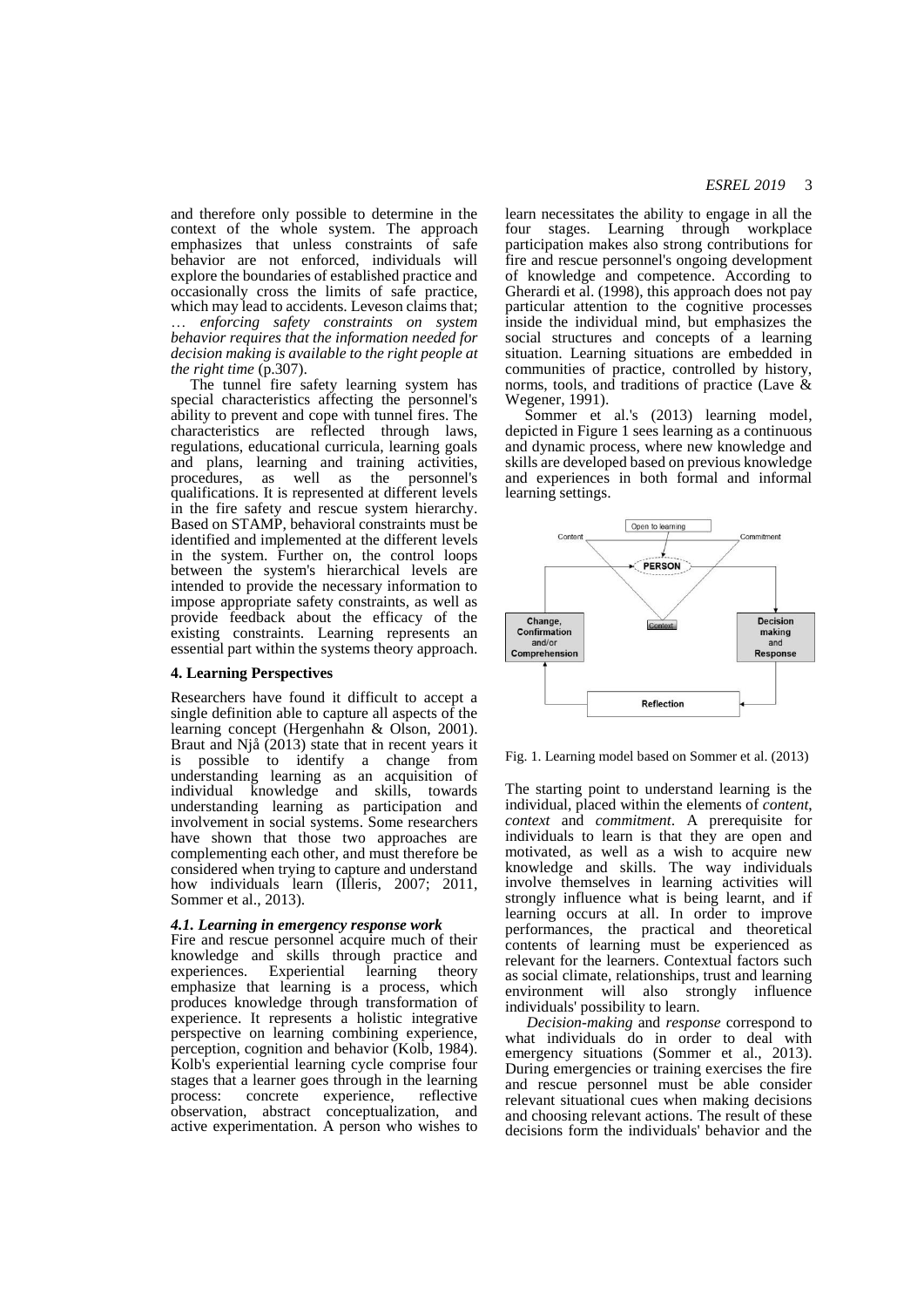outcome of the situation. *Reflection* is essential in every learning situation. To be able to learn from experiences, individuals must reflect on their performance, and this may influence individuals' performance in following situations. The outcome of the learning process may be categorized as *change*, *confirmation* and/ or *comprehension*. The reflection process may cause changes in structures, behaviors, cognitions and practices. It may also give a confirmation that existing knowledge and practices are satisfactory, and/ or may provide a deeper understanding of established practices, tools, behavior, and working methods.

## **5. Tunnel Fire Safety within the Fire and Rescue Learning System**

The Norwegian Fire Academy (NFA) is subjected to the Directorate of Civil Protection (DCP), and is the national educational institution for the fire and rescue services. According to the DCP, the NFA is the main source supplying the goals, contents and methods of the education (NOU, 2012:8). The current educational model is embedded in: *The regulation concerning the organization and dimensioning of the fire and rescues services* (DCP, 2003). The NFA is therefore committed to offer education and training activities in accordance with this regulation. It is claimed through the regulation, that fire and rescue personnel must have the necessary qualifications to cope with various situations and tasks, which the society may be exposed to. Further on, it is emphasized that the municipalities must conduct risk and vulnerability analysis. The purpose is to establish necessary qualifications for the fire and rescue services, and ensure adequate capability to cope with future challenges.

 As of today, the education of fire and rescue personnel takes place after the employment. The educational program consists of both practical and theoretical training in the local fire department, as well as courses comprising fire protection and rescue operations under the auspices of the NFA. Internal training takes place at the local fire department where the fire and rescue personnel is employed. The training program must ensure adequate competence to help carry out the basic fire and rescue work. It is highlighted that the training and educational programs shall strive to achieve coherence between both practical and theoretical approaches (NOU, 2012:8). Following the internal training offered by the local fire department, the fire and rescue personnel must attend a basic course. This course is the final part of the education.

*5.1. The notion of competence and expected learning outcomes*

According to the Norwegian Official Report for the future education of the fire and rescue personnel (NOU, 2012:8), the notion of competence is understood as an accumulation of the individual's knowledge, skills and attitudes. More specifically, competence is defined as an individual not only mastering a professional field, but also being able to apply knowledge in situations that are uncertain and unpredictable. In 2018, the NFA has revised the curricula related to the basic course for the fire and rescue personnel (NFA, 2018). Under point 2.6., *Efforts in tunnel* is introduced as a topic in the course plan with the following goal; *The learner shall know about various challenges related to incidents in tunnels* (p.14). To achieve this goal, the Norwegian authorities allocate two hours with learning activities. It is expected that the learner (p.14);

- *Shall know about dangers related to efforts in tunnel (fire, rockslide, explosion, traffic accident, construction phase, PE-foam, etc.);*
- *Shall know about available equipment and how to use it;*
- *Shall know about technical installations in the tunnels and how these work, considering ventilation, communication, water, crosssection and escape routes*.

The curricula specifies that by completion of the course, the learner shall possess basic theoretical and practical knowledge and skills related to the specific subject areas (NFA, 2018).

# *5.2. Training facilities*

Through *The tunnel safety regulation*, the importance of training activities in tunnels between the tunnel managers and the emergency services is emphasized (MTC, 2007). The Directorate of Public Roads (DPR) is the governing authority and has the responsibility of coordinating tasks to ensure that all safety aspects of a tunnel are being maintained. The directorate is also responsible for implementing necessary measures to ensure compliance with the guidelines. It is required that tunnel managers and emergency services, in cooperation, shall regularly arrange exercises for the tunnel staff and emergency services. Full-scale exercises in conditions as realistic as possible must be held in each tunnel at least every four years and smaller exercises or simulations must be held every year. *The regulation concerning fire prevention measures and inspection* requires that all tunnels that are classified as "special fire objects" shall include training and exercise designs (DCP, 2012).

**6. A Modelling Framework to Increase Competence in Tunnel Fire Safety**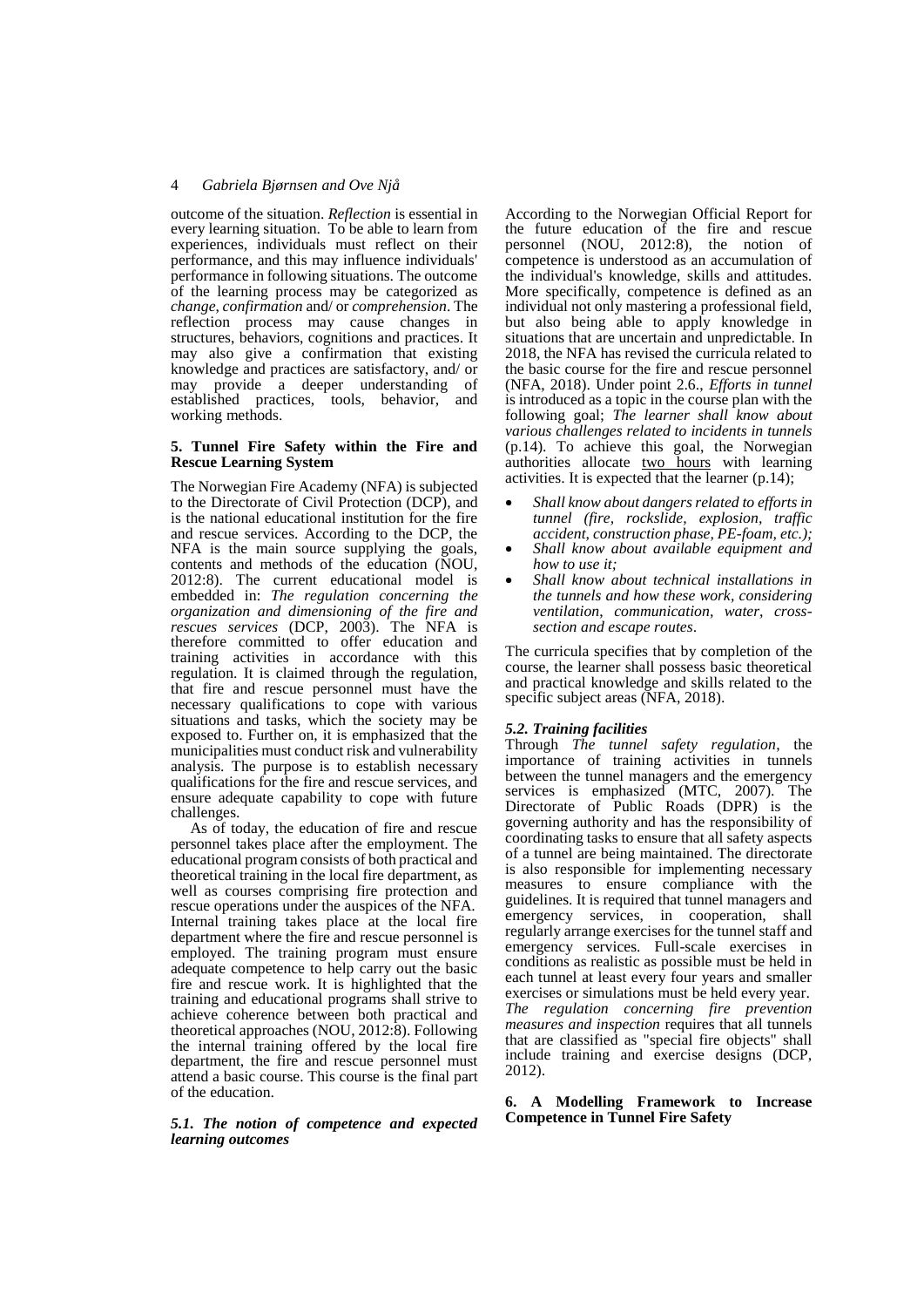Inspired by systems theory we combine Sommer et al.'s (2013) learning model with the feedback control loop proposed by Leveson. The model illustrated in Figure 2 aims to illustrate the "controlled learning process" by appropriate sensors (examiners, colleague evaluations etc.), controllers (decision-makers) and actuators (implementation of concrete measures) to increase competence in tunnel fire safety amongst the involved actors within the fire and rescue system. We assume it to be employed at all hierarchical levels.



Fig. 2. Control loop to model the tunnel fire safety system adapted from Leveson (2011).

Let us illustrate the model in fig. 2 with an example. Consider a large fire department in Norwegian terms (approx. 250 000 inhabitants in its  $1500 \text{ km}^2$  area), that has several older tunnels in its area and is in the process of obtaining several new complex tunnel structures. In this situation a new fire chief is employed, who is well acquainted with her responsibilities and the regulations for running the department. During her initial period as fire chief she experiences several major fire events in tunnels located in other areas of the country. She relates those situations to the tunnels in her area, which has also seen some minor tunnel fire events. She becomes really concerned.

 Even though there are no formalized sensors yet in the system, experiences from events, risk assessments (new and existing tunnels) and informal discussions serve the purpose. The fire chief investigates the learning processes and finds practically no activity at all related to tunnel fire response. This is worrying and she alarms her owners (several municipalities) and requests risk reducing measures (actuators).

 Hence, the fire chief and her staff have developed a process model to understand signals from sensors directed at the fire department's learning processes. The control algorithm is that there is a connection between training and learning processes and the performance of the fire department in real situations. Her concerns are two ways oriented, both to protect her own employees and to serve the best rescue operations for victims (tunnel users). The situation is very complex, the fire department are on call for many single tube dual traffic tunnels, for many tunnels under construction and the fire department is involved in several complex tunnels being in their planning phase. The algorithms (procedures – models - knowledge) are associated with major uncertainties.

 The choice of action (actuator) is to increase knowledge and obtain new ideas that can be adapted to the fire department's area of tunnels. After the major fire in the St. Gotthard tunnel in 2003, Switzerland developed their center for tunnel fire rescue training. This center is approached by the fire chief to gain ideas and experiences. The fire chief also employs a dedicated person to develop courses and an educational program both for her own employees but also as a service available for other fire departments.

 This example shows how the feed back control loop started and now it needs to be fueled with constraints that the fire department could be able to monitor with tools on a continuous basis. Monitoring events, exercises, exams, informal discussions and so forth is important, but what are the optimal constraints? Can it be too much focus on tunnel fires? How shall costs become balanced? Risk and safety analyses are also important tools interpreted as sensors. The management of the fire department must develop their procedures.

 In order to make this system work there is a need to specify system safety constraints. This paper is an attempt to exemplify constraints directed at the learning process model in fig. 1 and also described in fig. 2. We have highlighted the intelligence part in red, because it is the part of the process that needs development at this stage. The purpose with the feedback loop is to indicate the extent to which tunnel fire safety knowledge and competence is being developed, and whether the personnel is prepared to cope with relevant tunnel fires or not.

 Scenarios should be developed from risk analyses, but they are rarely seen for the purpose of learning. The environment where learning is taking place must be experienced as representing challenges that the personnel is expected to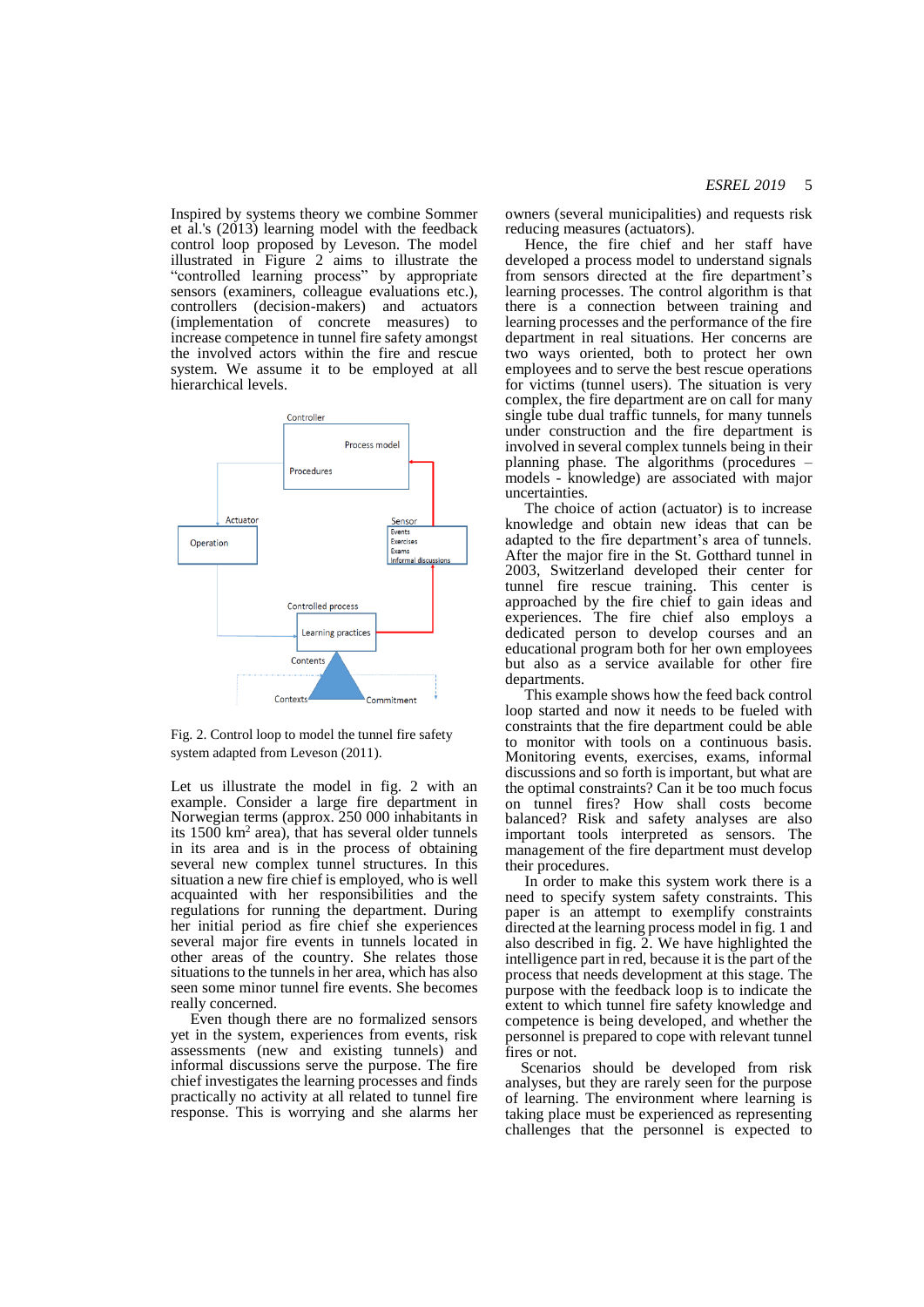encounter in real situations. Social climate, relationships, trust and openness within the individuals must also be considered when assembling the participating group.

 Our experiences, accumulated from the fire and rescue department and governing documents, have revealed that although various training and learning activities are conducted, the tunnel fire safety learning system lacks supervisory tools to monitor and give adequate feedback on the efficacy of the existing learning practices. We refer to both within the fire department, and upwards within the system's hierarchical levels. Based on this, we may assume that the decision<br>makers possess inconsistent information inconsistent concerning the actual level of competence.

## **7. Hazards and Safety Constraints**

Although no lives have been lost in the major tunnel fires in Norway, several investigation reports have directed harsh criticism towards the safety management of the Norwegian tunnels and the emergency services' capability to deal with such incidents (AIBN, 2013; 2015/02; 2016/03; 2016/05; OAG, 2016). It has been pointed out that insufficient knowledge and competence amongst fire and rescue personnel in tunnel fire safety may lead to limitations of fire and rescue operations in the event of fire or incidents in tunnels. Despite those publications, the political authorities have not taken any steps to further facilitate the development of competence. As of today, it appears that the safety management structure of the fire and rescue learning system is flawed due to an inadequate design of control actions and lack of measures that may help mitigate the risk connected to insufficient competence in tunnel fire safety.

 Below, we have identified a set of hazards related to the learning process depicted in figures 1 and 2. These hazards violates the process model of learning and will compromise competence levels in the fire and rescue services once occurred. Associated to those hazards we have developed safety constraints. Our goal is that the safety constraints can provoke discussions about vital factors for tunnel fire safety learning. A safety constraint expressing performance of learning must be designed to facilitate observation and evaluation of parts of the learning process.

**Hazard 1**: Inadequate design goals and expected outcomes of the tunnel fire safety learning process.

## **Constraints**:

 Goals of the learning program must be consistent over different organisational levels for the personnel involved in tunnel fire safety work.

 Expected outcomes must comply with the goals in all learning activities planned for the fire and rescue services.

**Hazard 2:** Insufficient contents of fire safety phenomena and associated responses in the tunnel fire safety learning process.

#### **Constraints:**

- Ensure balance between fire dynamics, smoke exposure and the impact of safety measures for different personnel groups.
- The tunnel fire safety learning must ensure balance between flexible and standardized responses.

**Hazard 3:** The context of the tunnel fire safety learning process does not reflect real challenges.

#### **Constraints:**

- Ensure balance between physical and mental requirements that the personnel may encounter in a real situation.
- Ensure realistic training arenas.

**Hazard 4:** The tunnel fire safety learning process underestimates commitment features.

#### **Constraints:**

- Lecturers and trainers must possess necessary professional knowledge and skills, as well as pedagogical capabilities.
- The learning processes must engage personnel – motivation factor.

**Hazard 5:** Decision-making and responses shown in learning processes lack important factors.

## **Constraints:**

- Develop the personnel's ability to perform mental simulations of various scenarios.
- The training must develop the personnel's ability to use and allocate available resources.

**Hazard 6:** The arenas for and expressions of reflective learning practice are worrying.

#### **Constraints:**

- Uncertainties of contents, contexts and commitments of the learning program and training activities must be discussed in groups focusing on the individuals', team's and service's tasks and responsibilities.
- Cooperation between individuals, groups and teams must be part of practical reflections upon the tunnel fire safety learning program.

**Hazard 7:** Learners and the fire department do not show changes in their competencies.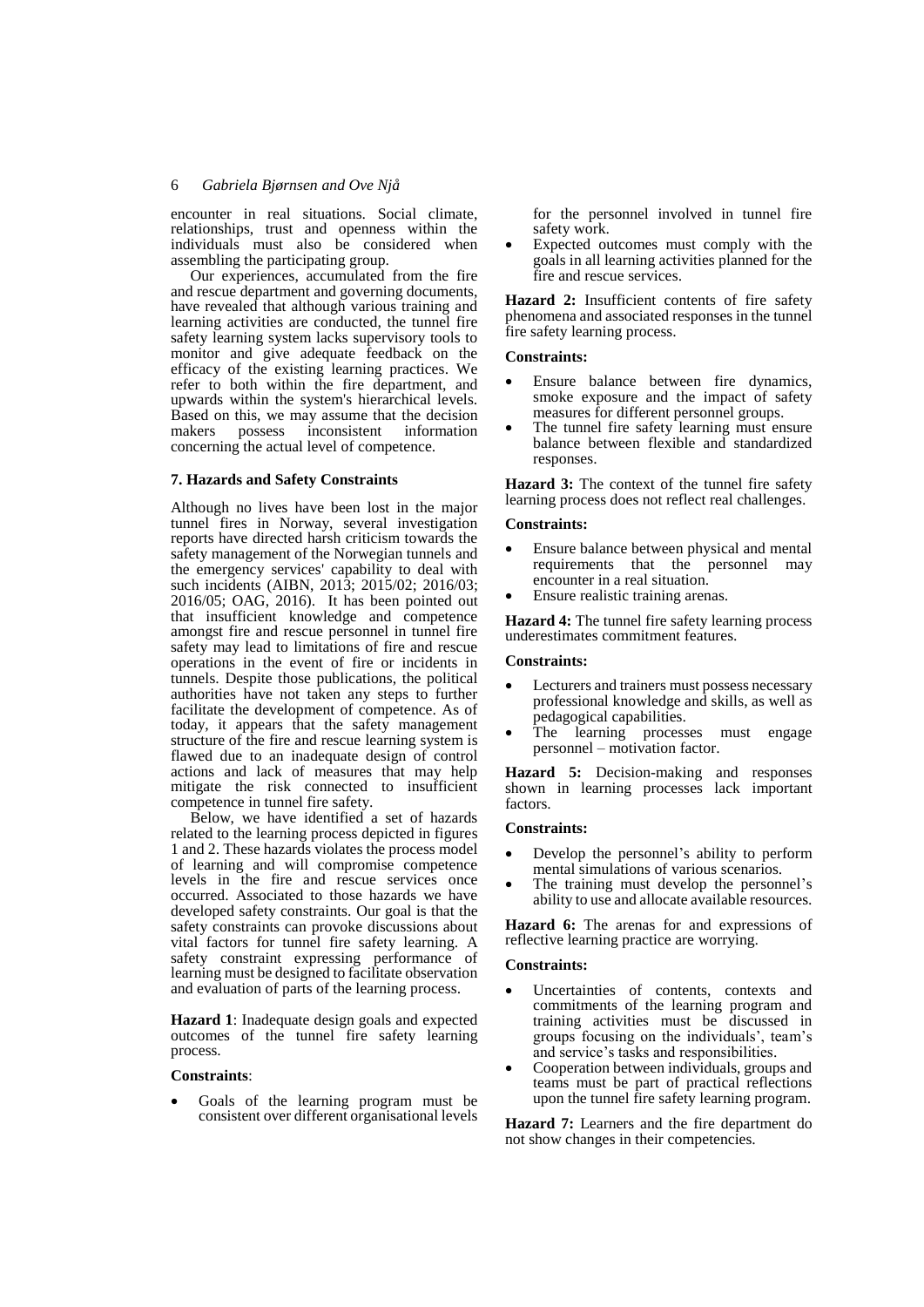# *ESREL 2019* 7

# **Constraints:**

- The learning program must provide changes of the participants' problem solving abilities as well as skills.
- Changes in the participants' response actions should be visible to external reviewers.

**Hazard 8:** Learners and the fire department do not challenge current practices.

- Current practices in tunnel fire safety work at various levels should be exposed to selfevaluation amongst practitioners.
- Cooperation and team work in the tunnel fire safety work should be scrutinized and confirmed during the learning process.

**Hazard 9:** There are no sign of deeper comprehension of tunnel fire safety issues.

- The learning process should achieve comprehension amongst individuals related to variations in human behavior in crisis situations.
- The learning process should achieve comprehension amongst individuals related to humans' responses to toxins from various smoke compositions.

#### **8. Concluding remarks**

This paper encompasses a recommended framework for assessing the performance of tunnel fire safety and rescue learning processes. We recognize the difficulties to monitor and control learning processes, but that does not inhibit working with the tasks. It is necessary to improve the situation, at least in Norway. Currently it is the owners of the fire departments, the municipalities, that hold the responsibilities to ensure sufficient training, but it is the tunnel owners that shall address the needs and contents. The situation is unclear and it seems that since no major fire accident has occurred investing in rather expensive training facilities is delayed. Furthermore, there are no critical voices challenging the performance of the learning processes established.

 Monitoring learning processes aimed at improving fire safety and rescue in tunnels is a challenge in itself. Current tools, such as exercises, risk assessments, fire investigations, and simulations are inaccurate and unclear. We need a debate on how to set this up.

We claim that so far, no agencies have been able to establish recognized safety constraints that enables the fire and rescue services to establish necessary competence and define their own competence level. Our recommendation in this article is a first step, but the safety constraints are generalized because they are designed to be relevant for all personnel in the system hierarchy. These constraints need to be further developed by the various fire and rescue services responsible for tunnel fire safety. Enforcing constraints into the learning processes may provide valuable information to the decision-makers. Yet, this requires that the organizations systematically monitor the efficacy of the established constraints. Currently, very few is discussing performance measure able to describe the 'goodness" of learning.

 In this context, it is significant to emphasize that controlling learning processes represents a challenging task. Considering the fact that the fire and rescue personnel learns a great deal mostly in informal learning situations (Sommer et al., 2011), this makes the process of learning even more challenging to control, and thus require additional research related to the monitoring mechanisms.

 Experiences from observational data have shown that the fire and rescue services have a high degree of freedom to implement learning and training activities regarding tunnel fire safety. It can therefore be assumed that organizations may have a varying subjective interpretation of the important aspects constituting essential knowledge and competence. We have in previous works recommended learning agents in emergency services (Njå & Svela, 2018), and we still think that this is an interesting possibility.

#### **9. References**

- Accident Investigation Board Norway (AIBN) (2013). Report on fire in a heavy goods vehicle in the Oslofjord tunnel on the RV 23 road on 23 June 2011. Report road 2013/05. Lillestrøm, Norway. (In Norwegian).
- Accident Investigation Board Norway (AIBN) (2015). Report on fire in a heavy goods vehicle in the Gudvanga tunnel on the E 16 Road in Aurland on 5 August 2013. Report road 2015/ 02. Lillestrøm, Norway.
- Accident Investigation Board Norway (AIBN) (2016). Report on coach fire in the Gudvanga tunnel on the E 16 Road in Aurland on 11 August 2015. Report road 2016/03. Lillestrøm, Norway.
- Accident Investigation Board Norway (AIBN) (2016). Report on fire in a tank trailer in the Skatestraum tunnel in Sogn og Fjordane on 15 July 2015. Report Road 2016/ 05. Lillestrøm, Norway.
- Accident Investigation Board Norway (AIBN) (2018). Report on fire in heavy goods vehicle in the Oslofjord tunnel on the RV 23 road on 5 May 2017. Report Road 2018/04. Lillestrøm, Norway. (In Norwegian).